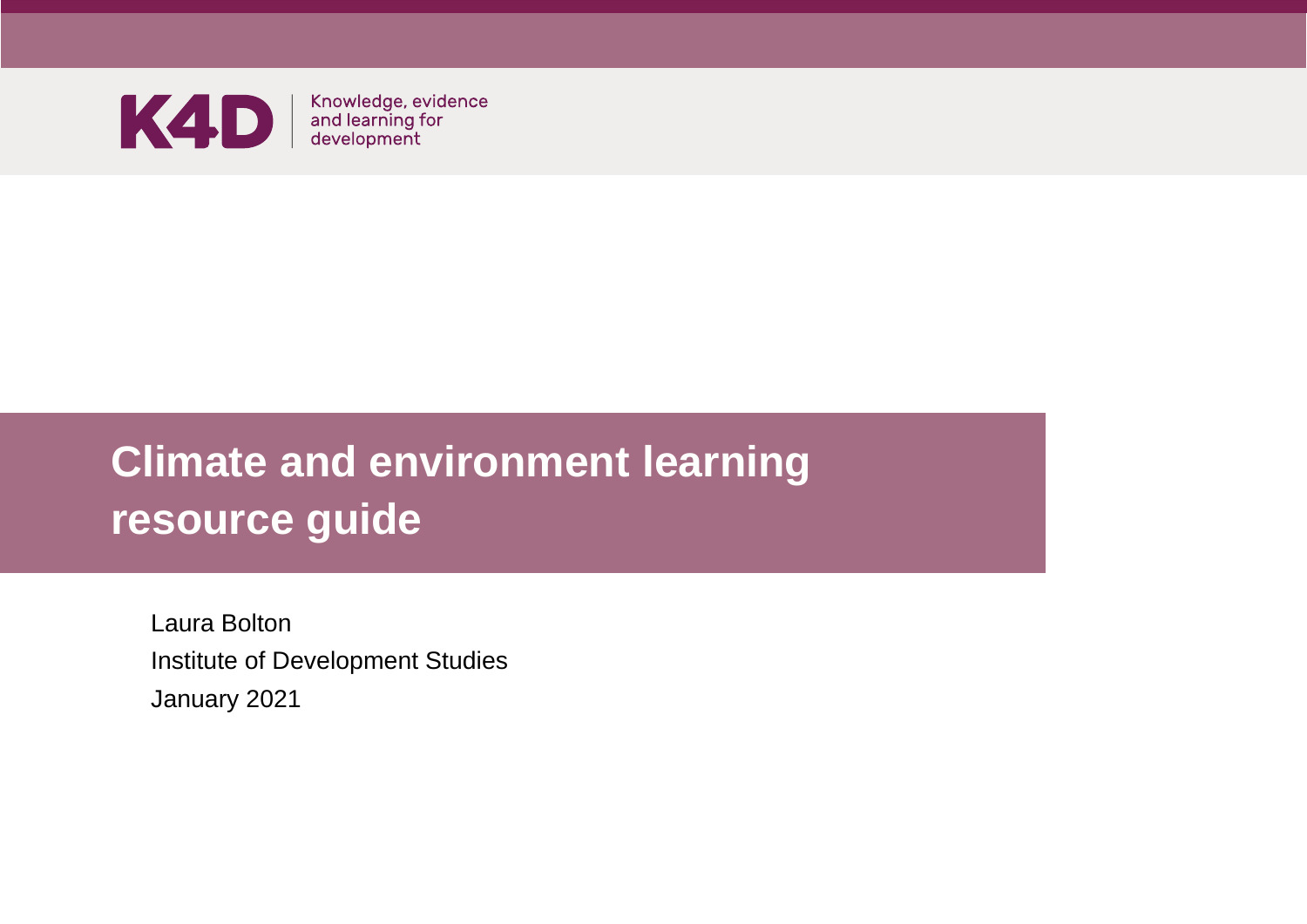#### **About this report**

K4D services are provided by a consortium of leading organisations working in international development, led by the Institute of Development Studies (IDS), with the Education Development Trust, Itad, University of Leeds Nuffield Centre for International Health and Development, Liverpool School of Tropical Medicine (LSTM), University of Birmingham International Development Department (IDD) and the University of Manchester Humanitarian and Conflict Response Institute (HCRI).

This report is based on 12 days of desk-based research.

For any enquiries, please contact [helpdesk@k4d.info.](mailto:helpdesk@k4d.info)

#### **Suggested citation**

Bolton, L. (2021). *Climate and environment learning resource guide.* Brighton, UK: Institute of Development Studies. DOI: [10.19088/K4D.2021.060](https://doi.org/10.19088/K4D.2021.060)

#### **Copyright**

This report was prepared for the UK Government's Foreign, Commonwealth and Development Office (FCDO) and its partners in support of pro-poor programmes. Except where otherwise stated, it is licensed for non-commercial purposes under the terms of th[e Open Government Licence v3.0.](https://www.nationalarchives.gov.uk/doc/open-government-licence/version/3/) K4D cannot be held responsible for errors or any consequences arising from the use of information contained in this report. Any views and opinions expressed do not necessarily reflect those of FCDO, K4D or any other contributing organisation.

© Crown copyright 2021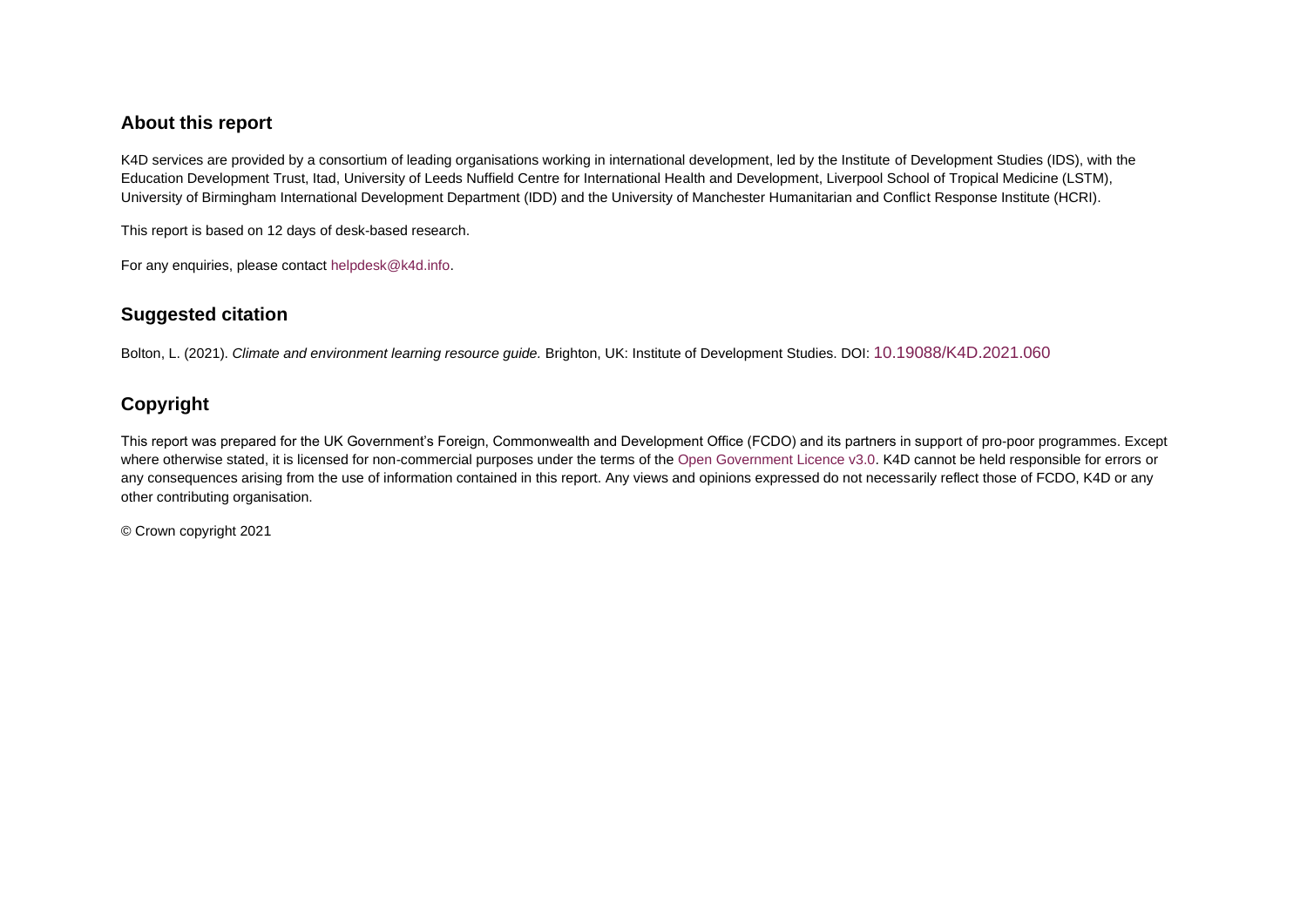#### **Introduction**

This guide is designed to provide information about online resources and materials that can be used to develop or refresh knowledge relevant to FCDO's **[climate and environment](https://assets.publishing.service.gov.uk/government/uploads/system/uploads/attachment_data/file/928605/FCDO-Humanitarian-TCF-2020.pdf) technical competencies**. It is not an exhaustive list and further resources may be added. The guide briefly explains what each resource is, what it covers, and an estimate of how long it takes to read/complete (where information is available). The courses and resources are mostly aimed at people with a general level of knowledge about climate and environment.

Particularly useful resources have been highlighted with **\*Key Report\*** at the top of the tables in sections 3, 4 and 5.

Please note that inclusion in this list does not mean that courses or resources are officially endorsed by FCDO or K4D.

#### **Contents**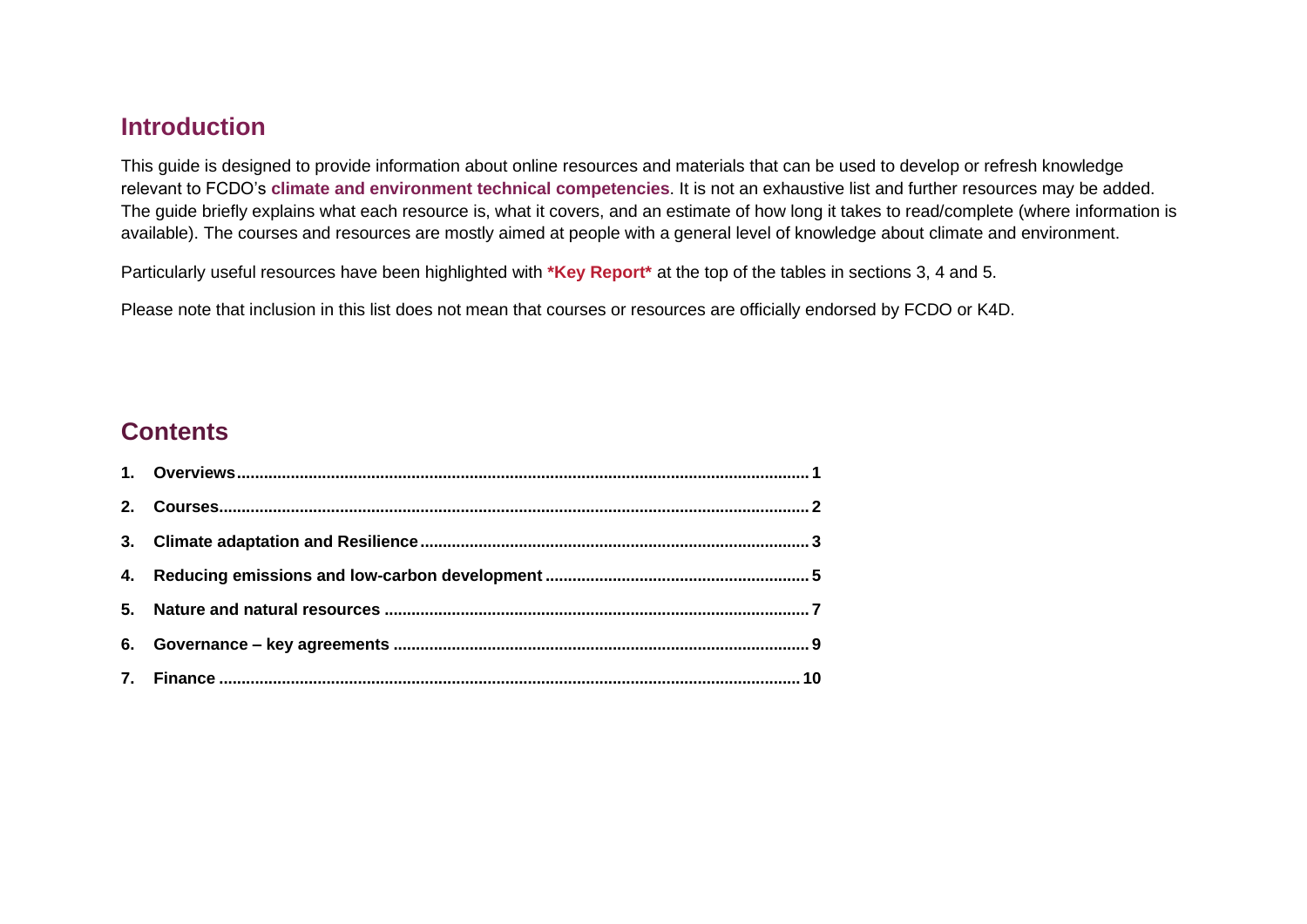## <span id="page-3-0"></span>**1. Overviews**

| <b>Resource</b>                                                                                                                                                                                                                                                                                                                                               | <b>Document</b><br>type | Time / input<br>required           | <b>Source type</b>                          |
|---------------------------------------------------------------------------------------------------------------------------------------------------------------------------------------------------------------------------------------------------------------------------------------------------------------------------------------------------------------|-------------------------|------------------------------------|---------------------------------------------|
| Theme guides spanning climate and environment from UN<br><b>Environment Programme</b>                                                                                                                                                                                                                                                                         |                         |                                    |                                             |
| Theme headings link to brief descriptions, further resources and UN work on<br>a full spectrum of topics including air, biosafety, climate change, ecosystems<br>and biodiversity, education and environment, energy, environmental rights<br>governance, extractives, forests, gender, green economy, oceans, resource<br>efficiency, technology, and water. | Webpage<br>directory    | Varying by the<br>number of topics | Intergovernmental<br>body of the UN         |
| Broad outline of climate change from the Met Office                                                                                                                                                                                                                                                                                                           |                         |                                    |                                             |
| Short description of what climate change is, the evidence that it is occurring,<br>an outline of the causes and the science behind them, predictions for the<br>future, impacts of climate change, and what we can do to stop climate<br>change.                                                                                                              | Webpage                 | Short (up to an<br>hour)           | Executive agency<br>of the UK<br>government |
| <b>Article on biodiversity from the World Economic Forum</b>                                                                                                                                                                                                                                                                                                  |                         |                                    |                                             |
| Why biodiversity matters to human health, the economy, and to individual<br>wellbeing. Includes the role of biodiversity in food security, fighting disease,<br>businesses and livelihoods that depend on nature, and protection from floods.                                                                                                                 | Webpage                 | Short (up to an<br>hour).          | International<br>organisation               |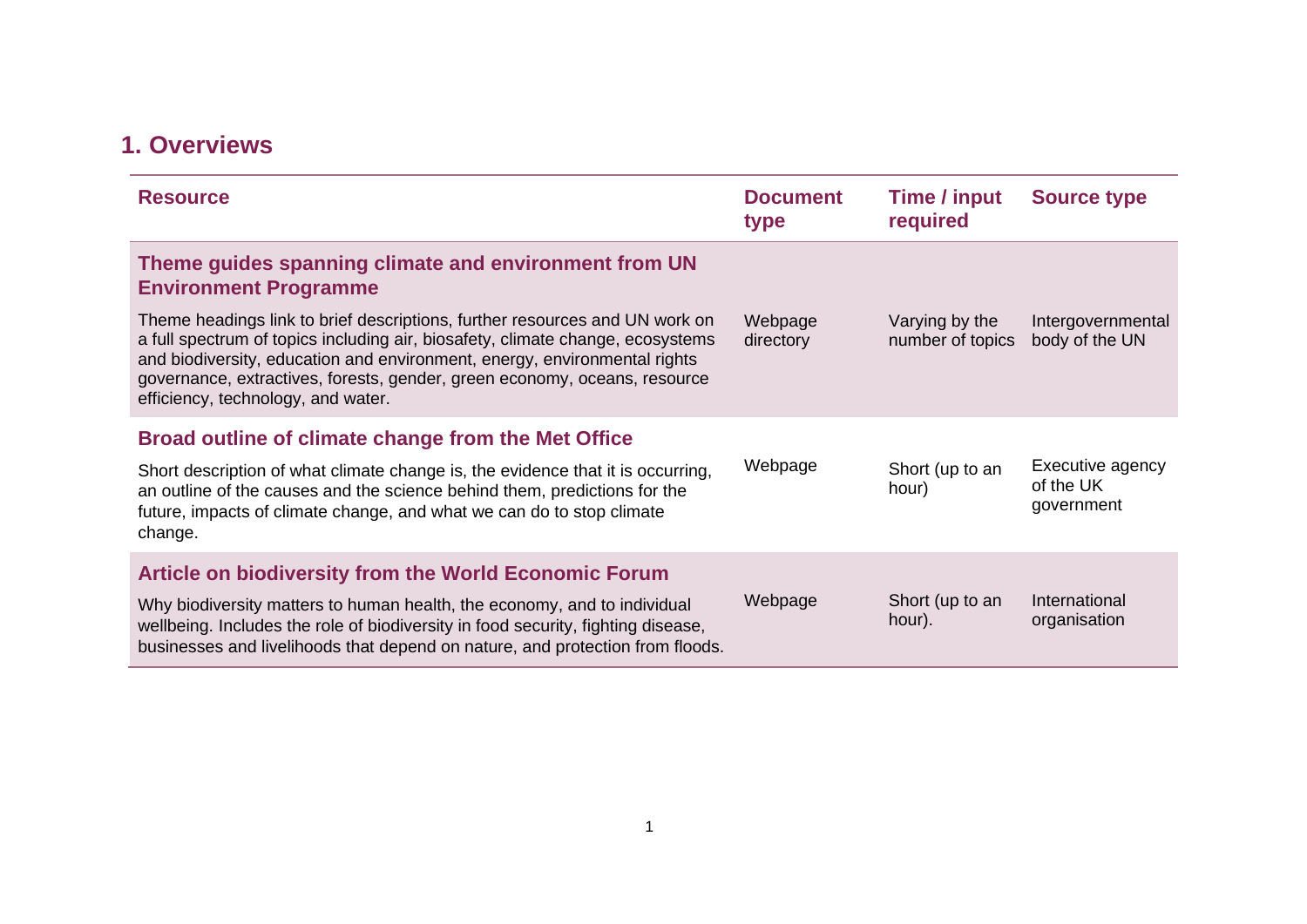## <span id="page-4-0"></span>**2. Courses**

| <b>Course</b>                                                                                                                                                                                                                                                                                                                | Time / input<br>required                               | <b>Source</b><br>type         |
|------------------------------------------------------------------------------------------------------------------------------------------------------------------------------------------------------------------------------------------------------------------------------------------------------------------------------|--------------------------------------------------------|-------------------------------|
| <b>Environmental Studies Course from edX academy</b>                                                                                                                                                                                                                                                                         |                                                        |                               |
| edX is a platform for learning founded by Harvard and MIT. It provides free courses and is<br>governed by colleges and universities. There are over 150 Environmental Studies Courses<br>from different high-profile institutions. There is an option to pay for certification.                                              | Range from $5-$<br>100 hours. Self-<br>paced.          | Academic                      |
| Example - Climate Change Science and Negotiations. This course is estimated to take<br>between 20 and 40 hours.                                                                                                                                                                                                              |                                                        |                               |
| <b>Nature and environment courses from FutureLearn</b>                                                                                                                                                                                                                                                                       |                                                        |                               |
| Open and interactive learning drawing on the knowledge of the World Bank Group and its<br>partners. Bite-sized lessons to full-length courses. Very large searchable database<br>including archived self-paced learning, webinars and infographics. Some resources<br>require one-off World Bank registration which is free. | Short courses<br>range from 4 to<br>12 hours of study. | Academic                      |
| Example - Climate change. A 36 part series providing researched knowledge on climate<br>change including videos, games and self-paced e-learning.                                                                                                                                                                            |                                                        |                               |
| <b>Online learning from the World Bank</b>                                                                                                                                                                                                                                                                                   |                                                        |                               |
| Open, interactive learning drawing on the knowledge of the World Bank Group and its<br>partners. Bite-sized lessons to full-length courses. Very large searchable database including<br>archived self-paced learning, webinars and infographics. Some resources require one-off<br>World Bank registration which is free.    | Varied                                                 | International<br>organisation |
| Example - Climate change. A 36-part series providing researched knowledge on climate<br>change including videos, games and self-paced e-learning.                                                                                                                                                                            |                                                        |                               |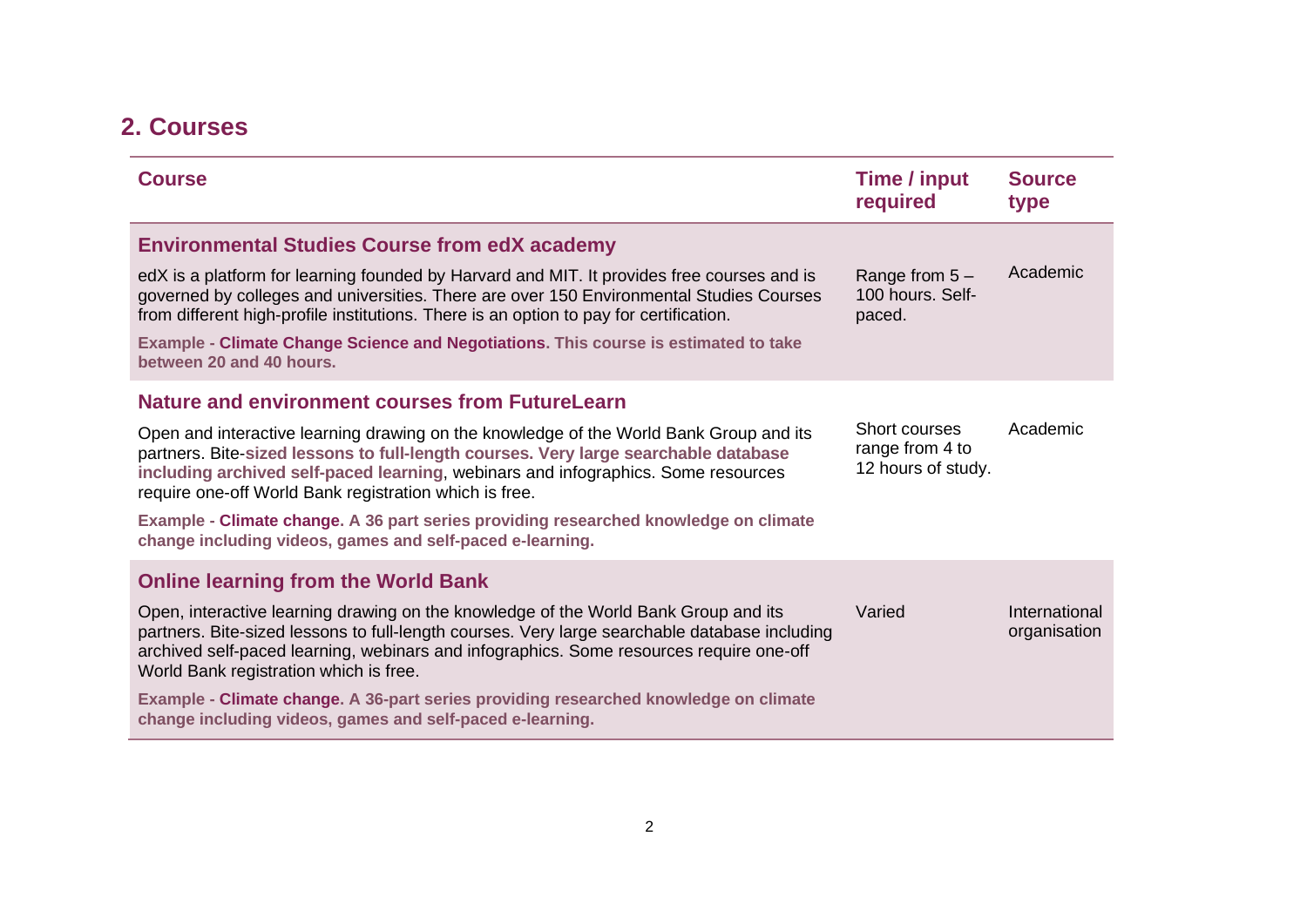#### **[Climate learning from the UN](https://unccelearn.org/)**

UNCC e-Learn is a joint initiative form multilateral organisations providing climate literacy and applied skills development.

**Example - [Green economy.](https://unccelearn.org/course/view.php?id=51&page=overview) Introduces basic concepts, policy instruments and international frameworks. Spread over 5 modules, self-paced, 10 hours.**

Self-paced course ranging from 2-30 hours. A number of video tutorials ranging from 20 minutes to 3 hours. International **Organisation** 

### <span id="page-5-0"></span>**3. Climate adaptation and Resilience**

| <b>Resource</b>                                                                                                                                                                                                                                                                                                                                                                       | Document Time/<br>type | input                                                         | <b>Source type</b>                       |
|---------------------------------------------------------------------------------------------------------------------------------------------------------------------------------------------------------------------------------------------------------------------------------------------------------------------------------------------------------------------------------------|------------------------|---------------------------------------------------------------|------------------------------------------|
| *Key Report* The case for climate adaptation from the Global<br><b>Commission on Adaption</b><br>Provides specific insights and recommendations in key sectors: food security, the<br>natural environment, water, cities and urban areas, infrastructure, disaster risk<br>management, and finance.                                                                                   | Report                 | Executive<br>summary-<br>Short. Full<br>$report -$<br>Medium. | International public<br>body             |
| *Key Report* Report describing the impacts of global warming on<br>natural and human systems from the Intergovernmental Panel on<br><b>Climate Change (IPCC)</b>                                                                                                                                                                                                                      |                        |                                                               |                                          |
| This chapter in an IPCC special report assesses evidence of climate change impact<br>focussing on the pattern and magnitude of risk for global warming of 1.5°C above pre-<br>industrial period temperatures. It explores observed impacts and projected risks to<br>different natural and human systems and how risk levels change with rise from 1.5°C to<br>2°C of global warming. | Report                 | Executive<br>summary<br>– Short.<br>Full report<br>- Medium.  | Intergovern-<br>mental body of<br>the UN |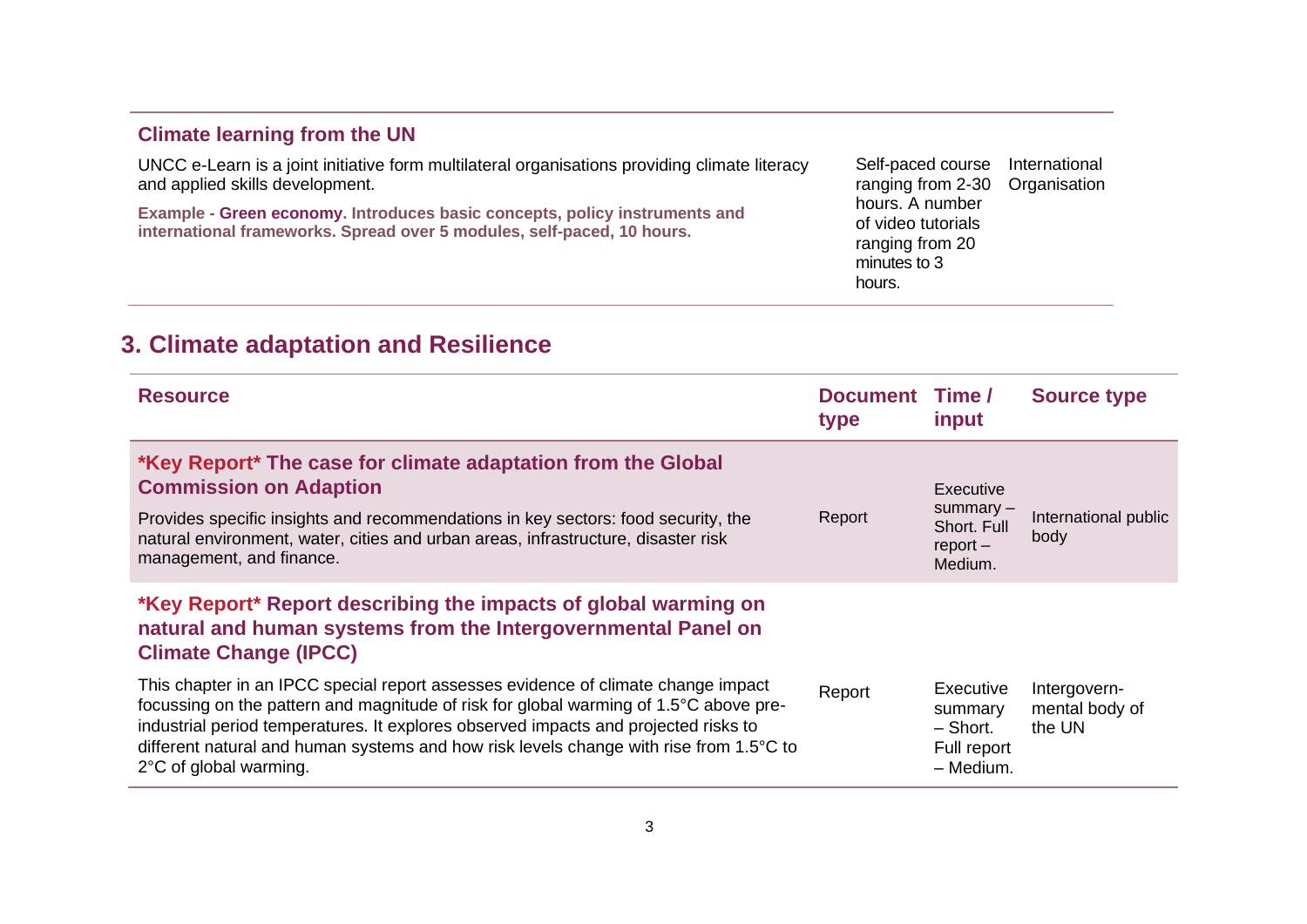| The definition of adaptation and resilience from the United Nations<br><b>Framework Convention on Climate Change (UNFCCC)</b>                                                                                                    |             |                              |                                         |
|----------------------------------------------------------------------------------------------------------------------------------------------------------------------------------------------------------------------------------|-------------|------------------------------|-----------------------------------------|
| This webpage explains what is meant by adaptation and different types of solutions. It<br>lists stakeholders that need to be involved and links to specialised groups and<br>committees working in this area.                    | Webpage     | Short (up<br>to an<br>hour). | Intergovernmental<br>body of the UN     |
| A resource on climate change adaptation in vulnerable countries<br>from the Institute of Environment and Development                                                                                                             |             |                              |                                         |
| This resource describes the common adaptation priorities in 15 African and Asian<br>countries that are highly vulnerable to the impacts of climate change. It outlines<br>strategies that are being used and significant trends. | Webpage     | Short (up<br>to an<br>hour). | Independent<br>research<br>organisation |
| Blog on reducing disaster and climate risk in Africa from the World<br><b>Bank</b>                                                                                                                                               |             |                              |                                         |
| Introducing the 'Africa Disaster Risk Management (DRM) Strategic Framework 2016-<br>2020'. The framework is organised along three main pillars of action: partnerships,<br>knowledge, and investments.                           | <b>Blog</b> | Short (up<br>to an<br>hour). | International<br>organisation           |
| Two-pager on building resilience in Southeast Asia from the World<br><b>Bank</b>                                                                                                                                                 |             |                              |                                         |
| Describes the Japan-World Bank Program Mainstreaming Disaster Risk Management<br>in Developing Countries which supported disaster risk reduction, risk financing, and<br>hydro-meteorological systems.                           | Article     | Short (up<br>to an<br>hour). | International<br>organisation           |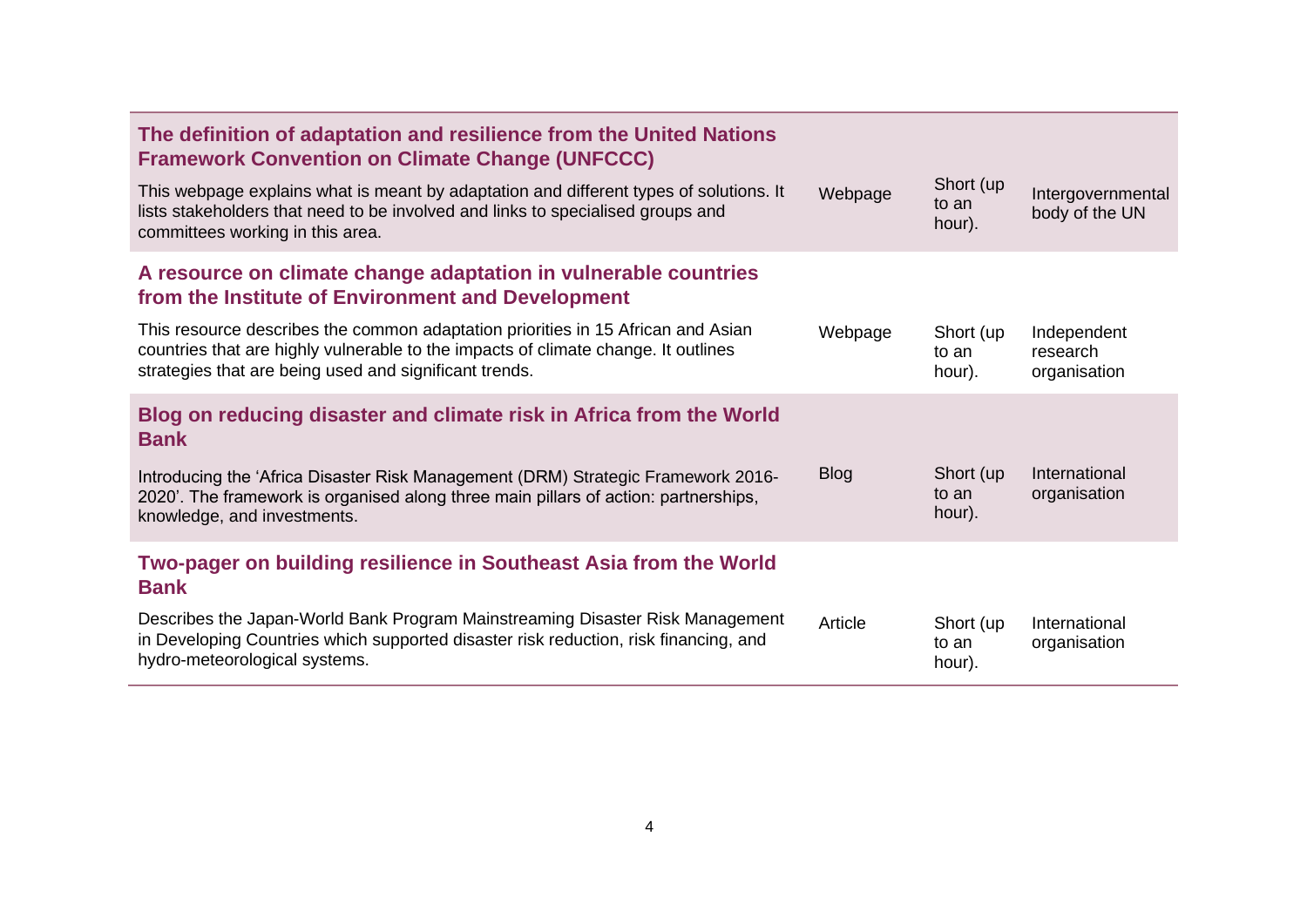| Highlighting economic risks associated with climate change impacts<br>from the London School of Economics                                                                                               |         |                              |                                |
|---------------------------------------------------------------------------------------------------------------------------------------------------------------------------------------------------------|---------|------------------------------|--------------------------------|
| How to understand the nature and magnitude of the risks to lives and livelihoods that<br>are being created by climate change. Identifies and draws attention to missing and<br>under-represented risks. | Article | Short (up<br>to an<br>hour). | Academic<br><b>Institution</b> |

# <span id="page-7-0"></span>**4. Reducing emissions and low-carbon development**

| <b>Resource</b>                                                                                                                                                                                                                                                                                                                   | Document Time/<br>type | input                                                                   | <b>Source type</b>            |  |
|-----------------------------------------------------------------------------------------------------------------------------------------------------------------------------------------------------------------------------------------------------------------------------------------------------------------------------------|------------------------|-------------------------------------------------------------------------|-------------------------------|--|
| *Key Report* Special report on mitigation pathway options from the<br><b>IPCC</b>                                                                                                                                                                                                                                                 |                        |                                                                         |                               |  |
| This chapter explores mitigation pathways that would limit warming to $1.5^{\circ}$ C above<br>pre-industrial levels. It looks at the role of $CO2$ and non-CO <sub>2</sub> emissions; implications for<br>transitions in energy, land use and sustainable development; and the ability of policy<br>frameworks to limit warming. | Report                 | <b>Executive</b><br>$summarv -$<br>Short. Full<br>$report -$<br>Medium. | International<br>organisation |  |
| Introduction to mitigation from the UNFCCC                                                                                                                                                                                                                                                                                        |                        |                                                                         |                               |  |
| Defining mitigation and the responsibilities of Parties to the Framework Convention.<br>Describes actions by developed countries, such as economy-wide caps, and<br>developing countries focus on specific programmes and projects.                                                                                               | Webpage                | Short (up to<br>an hour)                                                | International<br>organisation |  |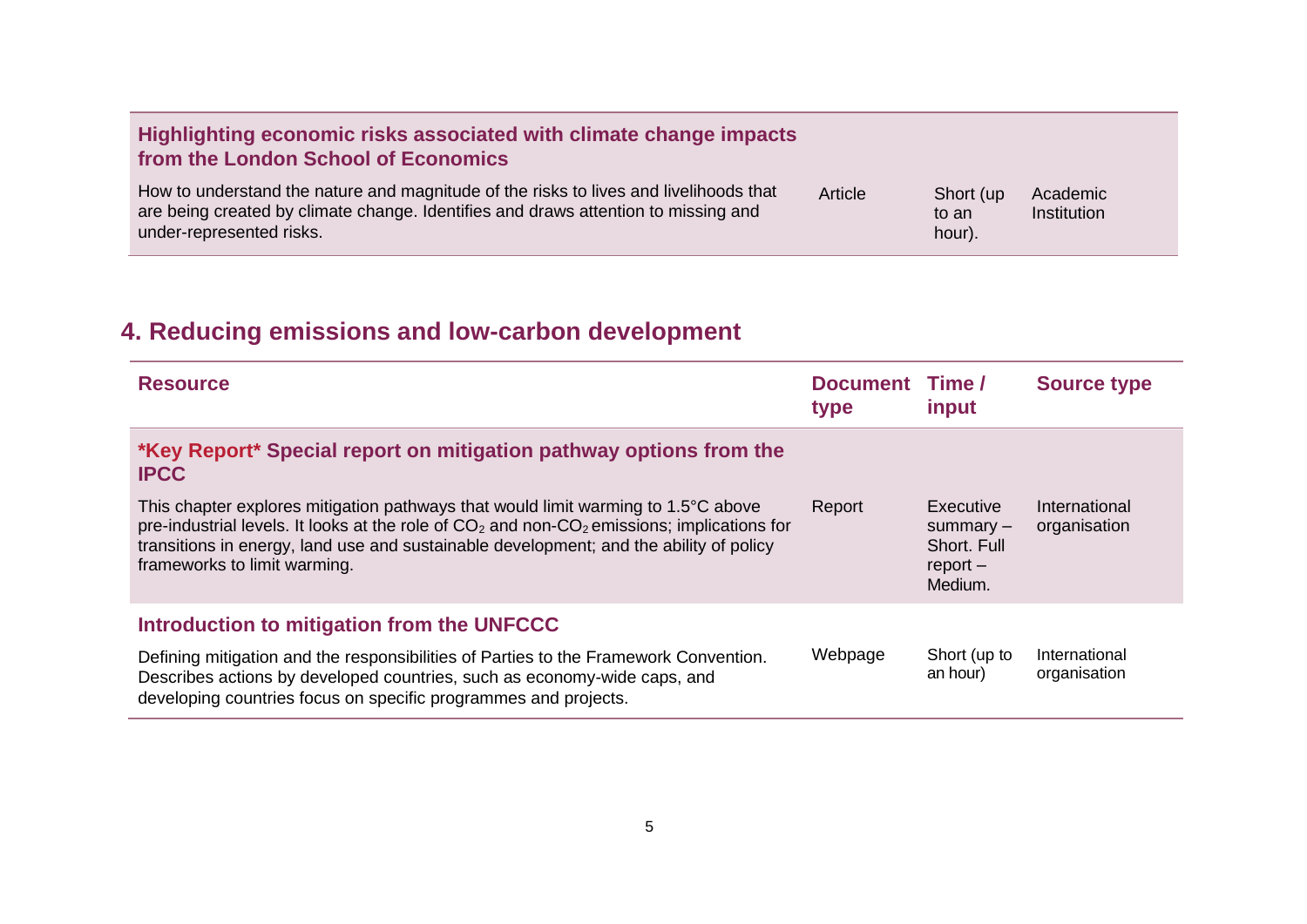| <b>Outlook for World Energy from the International Energy Agency</b>                                                                                                                                                                                                                                                                                              |         |                                                          |                                                 |
|-------------------------------------------------------------------------------------------------------------------------------------------------------------------------------------------------------------------------------------------------------------------------------------------------------------------------------------------------------------------|---------|----------------------------------------------------------|-------------------------------------------------|
| Infographics provide an overview of how the global energy system could develop in the<br>coming decade. Key uncertainties facing the energy sector are highlighted. The report<br>provides strategic insights based on detailed modelling of different pathways for<br>moving forward.                                                                            | Report  | Overview $-$<br>short. Full<br>$report -$<br>medium.     | Autonomous<br>intergovernmental<br>organisation |
| 2020 report on emissions gap from the United Environment<br><b>Programme</b><br>Shows the difference between greenhouse gas predictions and where emissions<br>should be to avoid the worst impacts of climate change. Infographics show key<br>statistics including different scenarios for 2030 and largest causes of emissions.<br><b>Key messages 3-pager</b> | Report  | Key<br>messages-<br>short. Full<br>$report -$<br>medium. | International<br>organisation                   |
| Report on green growth post-Covid from the Global Green Growth<br><b>Institute</b><br>Explores challenges and opportunities of the COVID pandemic and how they link with<br>health and climate crises. It looks at the lessons learnt from past disasters on building<br>back better.                                                                             | Report  | Medium (><br>1 hour, up<br>to a day).                    | Intergovernmental<br>organisation               |
| Article on natural climate solutions from the Proceedings of the<br><b>National Academy of Sciences journal</b>                                                                                                                                                                                                                                                   |         |                                                          |                                                 |
| Looks at the extent to which climate mitigation could be achieved though nature. This<br>includes conservation, restoration, and/or improved land management actions that<br>increase carbon storage and/or avoid greenhouse gas emissions across global forests,<br>wetlands, grasslands, and agricultural lands.                                                | Article | Medium (><br>1 hour, up<br>to a day).                    | Peer-reviewed<br>journal                        |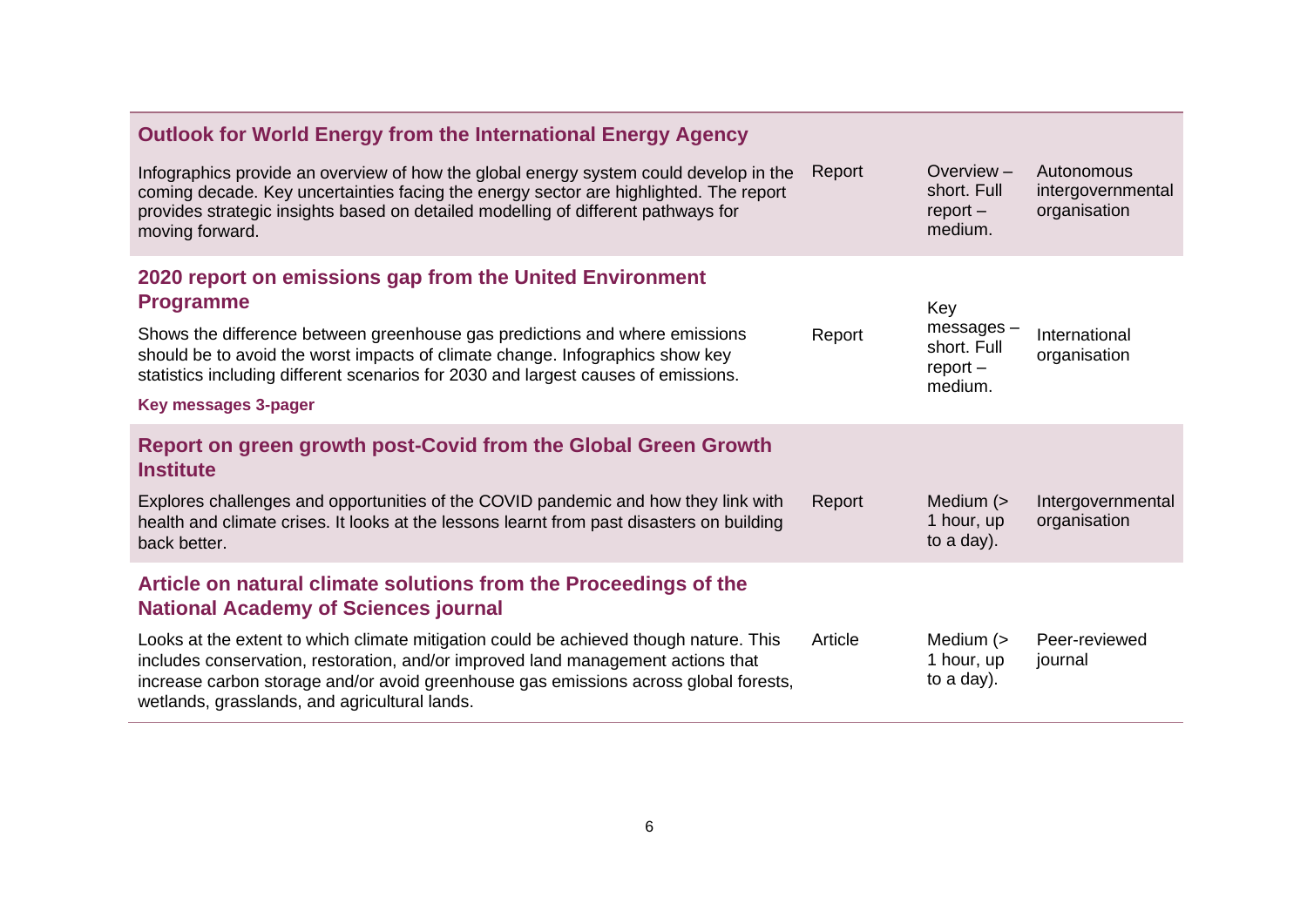| <b>Explainer on the costs of climate mitigation from Our World in Data</b>                                                                                                                                                                                                |         |                           |                               |
|---------------------------------------------------------------------------------------------------------------------------------------------------------------------------------------------------------------------------------------------------------------------------|---------|---------------------------|-------------------------------|
| Describes the most common way of measuring and visualising the economic cost of<br>mitigating climate change - abatement cost curves. Data on cost per tonne of carbon<br>emissions avoided estimates how much it would cost to implement different reduction<br>options. | Article | Short (up to<br>an hour). | Academic<br>Institution       |
| Summary of how air pollution affects health from the World Health<br><b>Organization (WHO)</b>                                                                                                                                                                            |         |                           |                               |
| Outlines major pollution sources and describes the interaction of air quality with climate<br>and ecosystems. The information includes a list of actions to reduce air pollution and<br>actions taken by the WHO and globally to support this issue.                      | Webpage | Short (up to<br>an hour). | International<br>organisation |

### <span id="page-9-0"></span>**5. Nature and natural resources**

| <b>Resource</b>                                                                                                                                                                             | <b>Document</b><br>type | Time /<br>input                        | <b>Source type</b>                       |
|---------------------------------------------------------------------------------------------------------------------------------------------------------------------------------------------|-------------------------|----------------------------------------|------------------------------------------|
| *Key Report* Global assessment report on biodiversity and<br>ecosystem services from the Intergovernmental Science-Policy<br><b>Platform on Biodiversity and Ecosystem Services (IPBES)</b> |                         |                                        |                                          |
| Assesses the status and trends of biodiversity and ecosystem services, the impact of<br>these on human wellbeing, and the effectiveness of responses.<br><b>Summary for policy makers</b>   | Report                  | Medium $($<br>1 hour, up<br>to a day). | Independent<br>intergovernmental<br>body |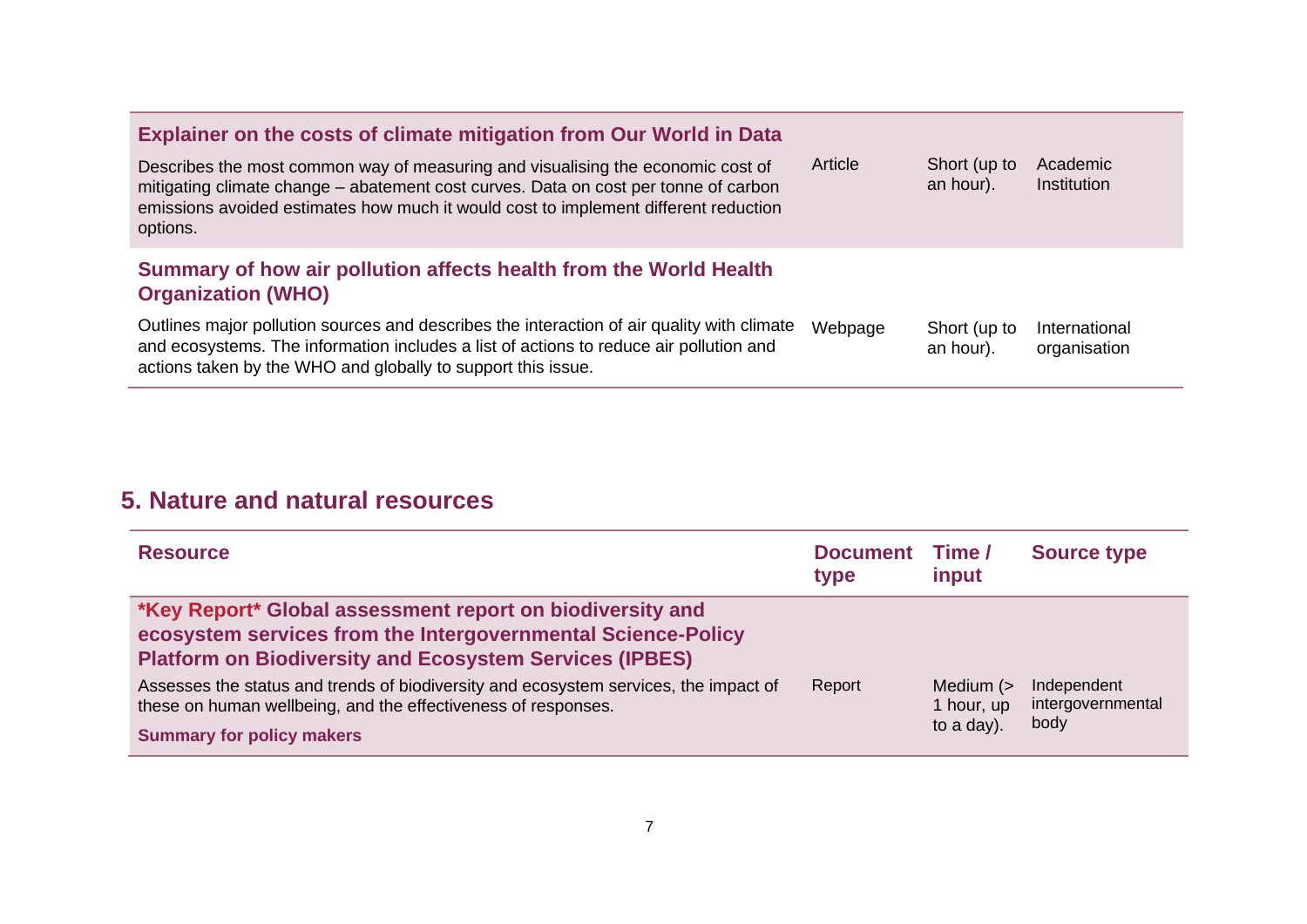| <b>Feature story on forests from the World Bank</b>                                                                                                                                                                                              |         |                                        |                                                  |
|--------------------------------------------------------------------------------------------------------------------------------------------------------------------------------------------------------------------------------------------------|---------|----------------------------------------|--------------------------------------------------|
| Describes the valuable role that forests play for people including subsistence and<br>income. Discusses the benefits of forests for the planet as part of critical ecosystem<br>services.                                                        | Webpage | Short (up<br>to an<br>hour).           | International<br>organisation                    |
| Information on nature-based solutions from the WWF                                                                                                                                                                                               |         |                                        |                                                  |
| Outlines nature-based solutions (NBS) for addressing threats to water security, natural<br>disasters, and climate change. Describes examples and discusses how to assess<br>whether NBS are appropriate.                                         | Webpage | Short (up)<br>to an<br>hour).          | <b>NGO</b>                                       |
| Overview of water and development from the World Bank                                                                                                                                                                                            |         |                                        |                                                  |
| Explains the connections between water and different aspects of development and the<br>importance of safely managed water, sanitation, and hygiene (WASH) services for<br>health. The role of water in the economy is also outlined.             | Webpage | Short (up<br>to an<br>hour).           | International<br>organisation                    |
| Overview of environmental sustainability and building climate<br>resilience from the International Fund for Agricultural Development<br>(IFAD)                                                                                                   |         |                                        |                                                  |
| Highlighting the interplay between agriculture and the environment. Looking at farming<br>practices to help safeguard the environment and sustainable agriculture intensification.                                                               | Webpage | Short (up<br>to an<br>hour).           | Intergovernmental<br>body of the UN              |
| Information on the economics of biodiversity from a UK<br><b>Government commissioned review</b>                                                                                                                                                  |         |                                        |                                                  |
| Review assessing the economic benefits of biodiversity globally, assessing the economic<br>costs and risks of biodiversity loss, identifying a range of actions that can simultaneously<br>enhance biodiversity and deliver economic prosperity. | Reports | Medium $($<br>1 hour, up<br>to a day). | Government<br>commissioned<br>independent review |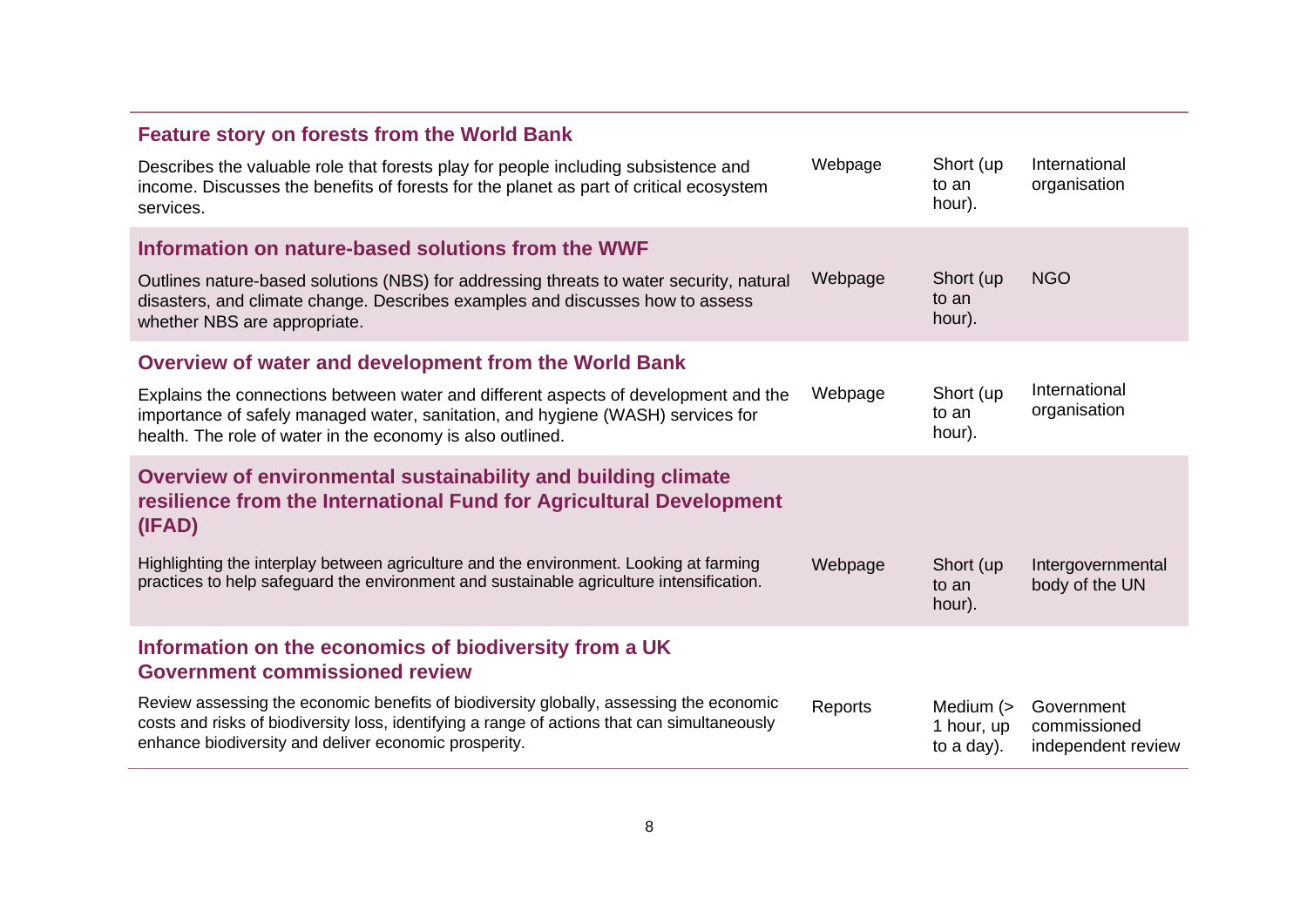## <span id="page-11-0"></span>**6. Governance – key agreements**

| <b>Resource</b>                                                                                                                                                                                                                                                                                                | Document Time /<br>type | input                                               | <b>Source type</b>                  |
|----------------------------------------------------------------------------------------------------------------------------------------------------------------------------------------------------------------------------------------------------------------------------------------------------------------|-------------------------|-----------------------------------------------------|-------------------------------------|
| <b>The Paris Agreement</b>                                                                                                                                                                                                                                                                                     |                         |                                                     |                                     |
| A legally binding international treaty on climate change adopted in Paris at the end of<br>2015 and entered into force in November 2016. This overview describes the key goal,<br>how the agreement works, how countries are supporting each other, how progress is<br>being tracked, and achievements so far. | Webpage                 | Short (up<br>to an hour).                           | Intergovernmental<br>body of the UN |
| <b>Convention on Biological Diversity</b>                                                                                                                                                                                                                                                                      |                         |                                                     |                                     |
| Information on how the Convention on Biological Diversity promotes nature and human<br>wellbeing. Describes the call to action, national and international level action, and next<br>steps.                                                                                                                    | Report                  | Medium $($<br>1 hour, up<br>to a day).              | Intergovernmental<br>body of the UN |
| <b>United Nations Convention to Combat Desertification</b>                                                                                                                                                                                                                                                     |                         |                                                     |                                     |
| This webpage provides a brief overview of the convention and links to the convention<br>text, the strategic framework, ratification and the 10-year strategy.                                                                                                                                                  | Webpage                 | Overview<br>short,<br>medium to<br>go in-<br>depth. | Intergovernmental<br>body of the UN |